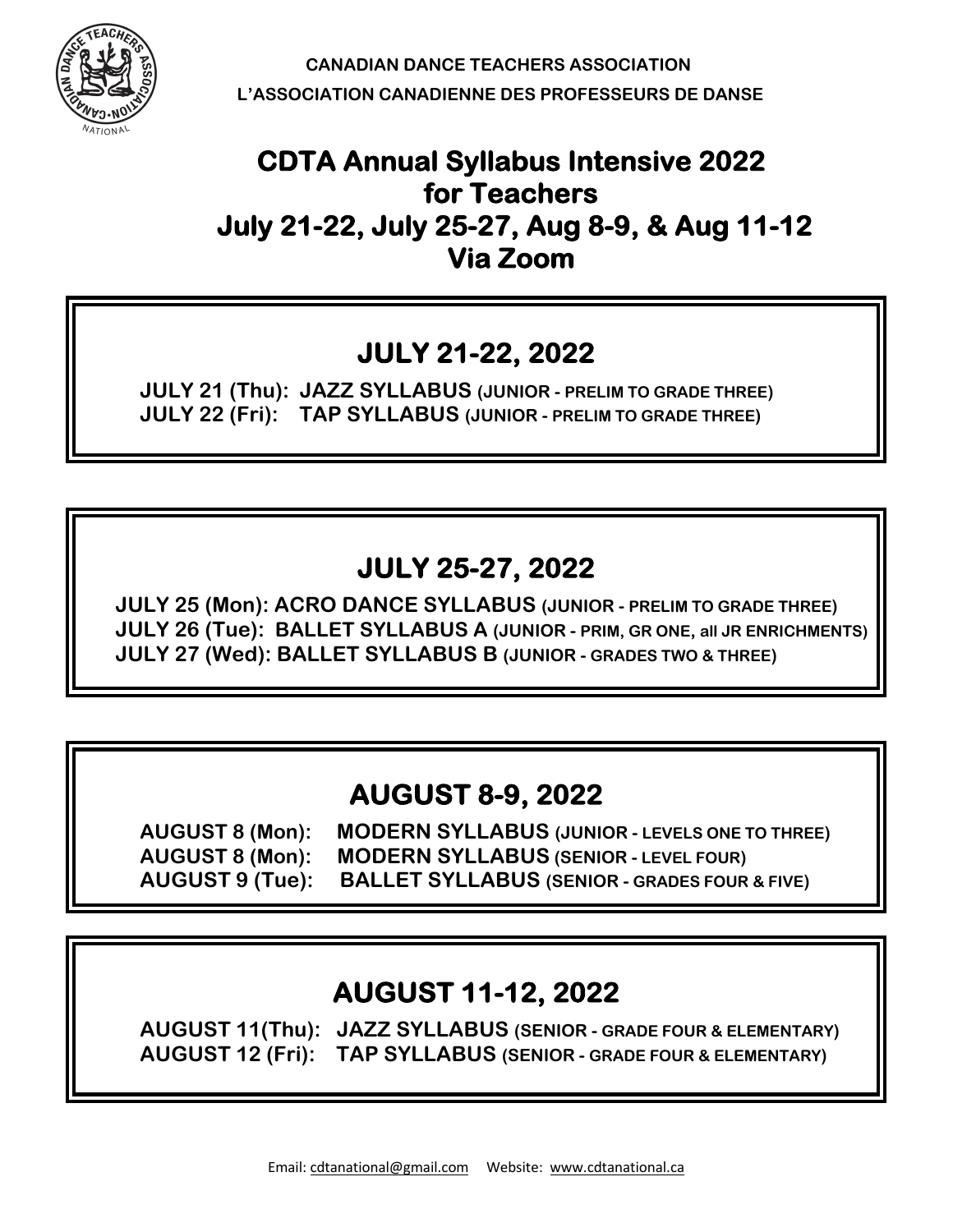

 **CANADIAN DANCE TEACHERS ASSOCIATION L'ASSOCIATION CANADIENNE DES PROFESSEURS DE DANSE**

## **SYLLABUS COURSE DETAILS**

**All our syllabus courses are:**

- **Open to teachers learning the CDTA syllabus for the first time or for those wishing a thorough review**
- **Based on the CDTA syllabus notes (pre-purchase of these syllabus notes, available at www.cdtanational.ca, is highly recommended!)**
- **Compulsory for all Affiliates/Pre-Associates planning to enter for a qualifying exam in CDTA (Associate or Licentiate levels)**

**Active participation in our courses is encouraged!!**

## **WHAT IS THE SCHEDULE?**

**All CDTA syllabus intensives will be scheduled daily from 11:00 a.m. to 5:00 p.m. EDT. Exception: The Modern Level 4 (August 8) will be scheduled from 5:30 to 7:30 pm EDT. Short breaks will happen at appropriate intervals for all courses.**

*CDTA… Promoting Dance Excellence*

## **See you this summer!!!**

# **Stay tuned for information on our four introductory TEACHER DEVELOPMENT COURSES (TDC)**

**Anatomy Dance History Music Rhythm Pedagogy**

**To be offered virtually again this summer!**

• **These four courses are now compulsory for all Affiliates/Pre-Associates planning to enter for a qualifying exam in CDTA (Associate or Licentiate levels)**